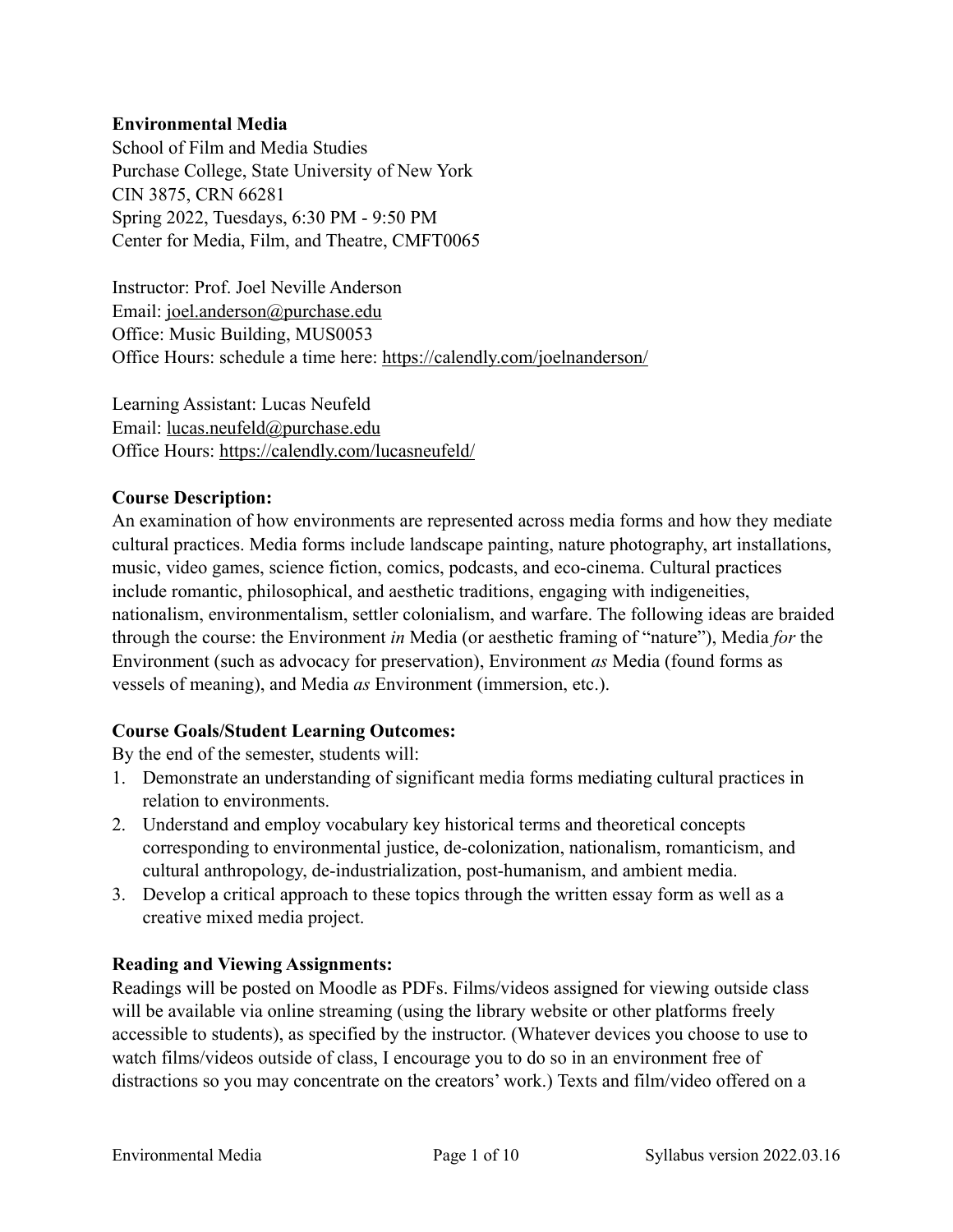weekly basis as "Recommended" sources are optional and meant for students with a particular interest in the topic, possibly for later reference as part of the Final Essay assignment.

#### **Discussion Platform:**

Students will be periodically required to respond to the assigned viewing and reading material, analyzing the form and content of given cinematic works, and incorporating the historical contexts, theories, or arguments of the texts. This is not an informal film review, but an opportunity to demonstrate the modes of analysis we are learning in the course: briefly describe the work while offering your own thoughtful observations and questions. Your posts to Moodle should be informal, offering thoughtful observations and questions (300 words minimum) based on a prompt question. The following day, students are required to post a response to a classmate's post with further analysis (100 words minimum). Students will also be required to post at least one recommendation of a creative or critical project related to environment and ecology they are inspired by that is not on the syllabus (linking to a reading or viewing resource that introduces the work to the class) over the course of the semester. (Students are encouraged to comment on these additional contributions with constructive responses, but are not required).

#### **Class Facilitation:**

During certain class sessions, two students will be required to lead discussion. Leading discussion does not mean you are responsible for the entire discussion; rather, it means you and a partner should briefly meet outside of class to discuss a few questions to pose about that day's reading and viewing material, along with a few passages from the reading that you thought were interesting and would like to propose for discussion. Your role will be to get the conversation started, and the instructor's role will be to help guide the discussion and supplement it with background information helpful or relevant for understanding the material at hand. Students will volunteer via a sign-up process, and every student is expected to lead discussion during one class.

#### **Midterm Essay:**

Students are required to write a final essay analyzing a topic and/or media form related to material from the class (5 pages, double-spaced, 12 point Times New Roman font, Chicago Manual of Style citations with footnotes and a bibliography: [https://](https://www.chicagomanualofstyle.org/tools_citationguide/citation-guide-1.html) [www.chicagomanualofstyle.org/tools\\_citationguide/citation-guide-1.html\)](https://www.chicagomanualofstyle.org/tools_citationguide/citation-guide-1.html). I will distribute a prompt listing potential media forms and topics, along with further guidelines. Students should consult with me during office hours to choose from the suggested films/videos/topics and discuss their approach, or propose a new one. Students are encouraged to choose which works and theoretical models they engage with, but if you would like to pursue titles and topics outside the list of prompts, it must be discussed with and approved by the instructor in advance. The "Recommended" readings each week will be useful in furthering students' original research. *Due at the start of class midway through the semester.* 

#### **Final Project:**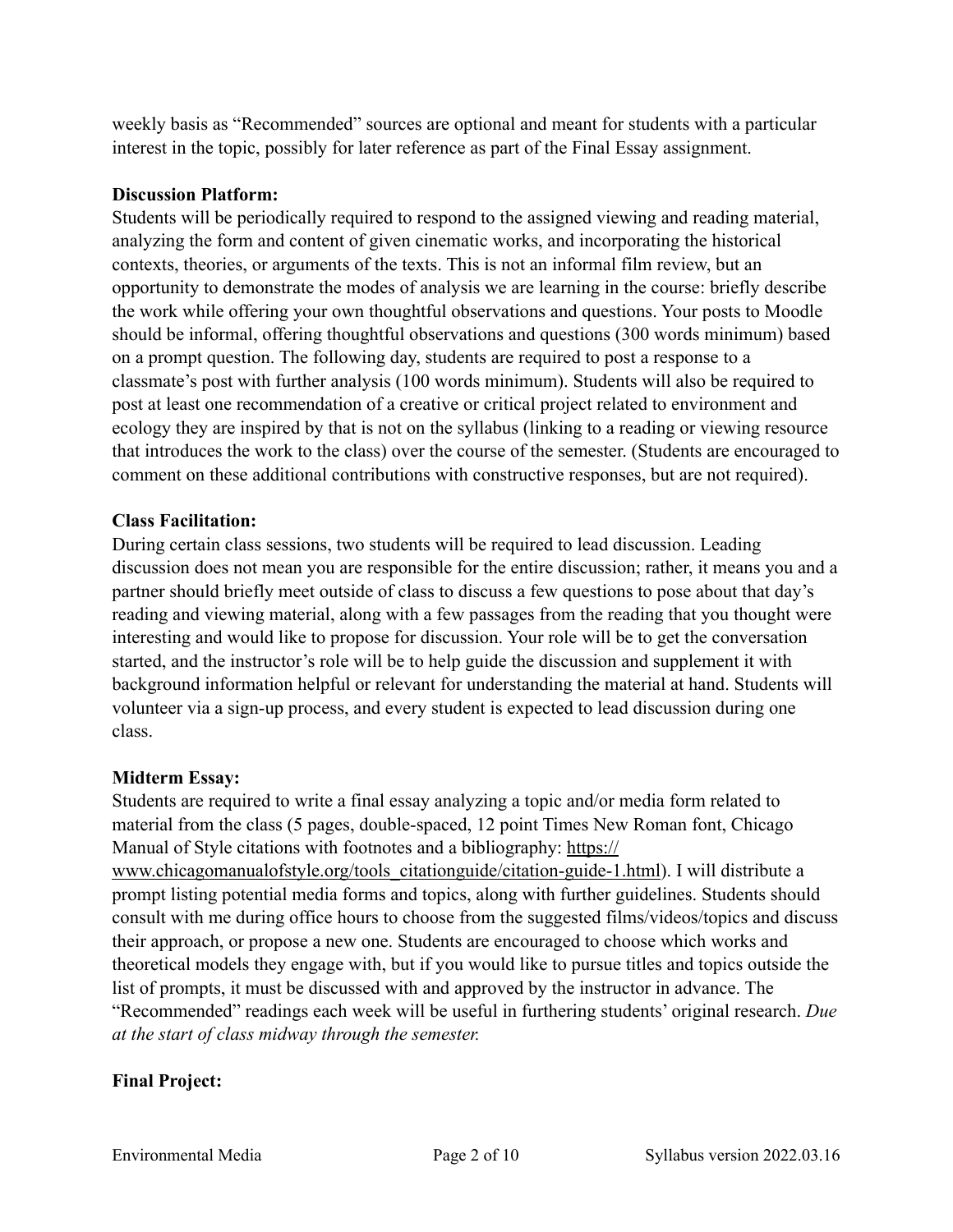Students are required to apply their skills linking diverse cultural practices and environments using forms of media-making that best suit their preferred modes of expression in this creative mixed media project activating the topics explored in the class and integrating them into their critical practice. Projects may take the form of an essay film, site-specific installation, research poster/portfolio, or another proposed form, and must be accompanied by a short introductory text. I will distribute a prompt listing further guidelines. Students should consult with me during office hours to develop their project and discuss their approach based on their own expertise and interests in different media practices, while applying the critical approach to cultural practices related to environments in the course. *Due on the final class day during Exam Week, submitted via Moodle.*

# **Grading:**

Attendance/Participation: 25% of final grade Discussion Platform/Class Facilitation: 20% Midterm Essay: 20% Final Project: 35%

## **Policies and Guidelines:**

- Respecting Yourself and Others: You are expected to treat others in the class with respect. This means listening to their words and choosing your own with care. Students violating this policy will be dismissed from class.
- Preparation and Participation: Approximately two to three hours of screening material, in addition to one to two articles or book chapters will be assigned each week for students to watch and read outside class. Students are expected to review the material in detail, and come prepared to participate in discussion. Your thoughts are valuable to me and your fellow students. Students are responsible for all assignments, even if they are absent, unless otherwise discussed.
- Attendance: Your attendance at each class is mandatory. Be sure to sign the attendance sheet. A single absence will be excused without question, however repeated absences will result in a lowered letter grade: 2 will result in a B as a maximum possible grade, 3 in a C, and 4 absences will result in automatic failure of the course. Arriving to class after the start time on two occasions will be recorded as one absence. Arriving more than 20 minutes after the start time will be considered an absence. Excusing absences will require consultation with the instructor and may require documentation, such as a doctor's note following a medical visit. If you do miss class, please also check with the instructor or your peers to catch up on assignments and handouts—this will be your responsibility.
- Breaks: There will generally be a short break during class. Returning after the class resumes will count as a late arrival. Please only leave the class outside of this set break time in case of emergencies. It is not necessary to ask for the instructor's permission, but please return within five minutes, and do not leave more than once. Inform the instructor at the start of the semester if you require an accommodation.
- Email Correspondence: Please check your university email regularly for announcements and updates to the syllabus and assignments.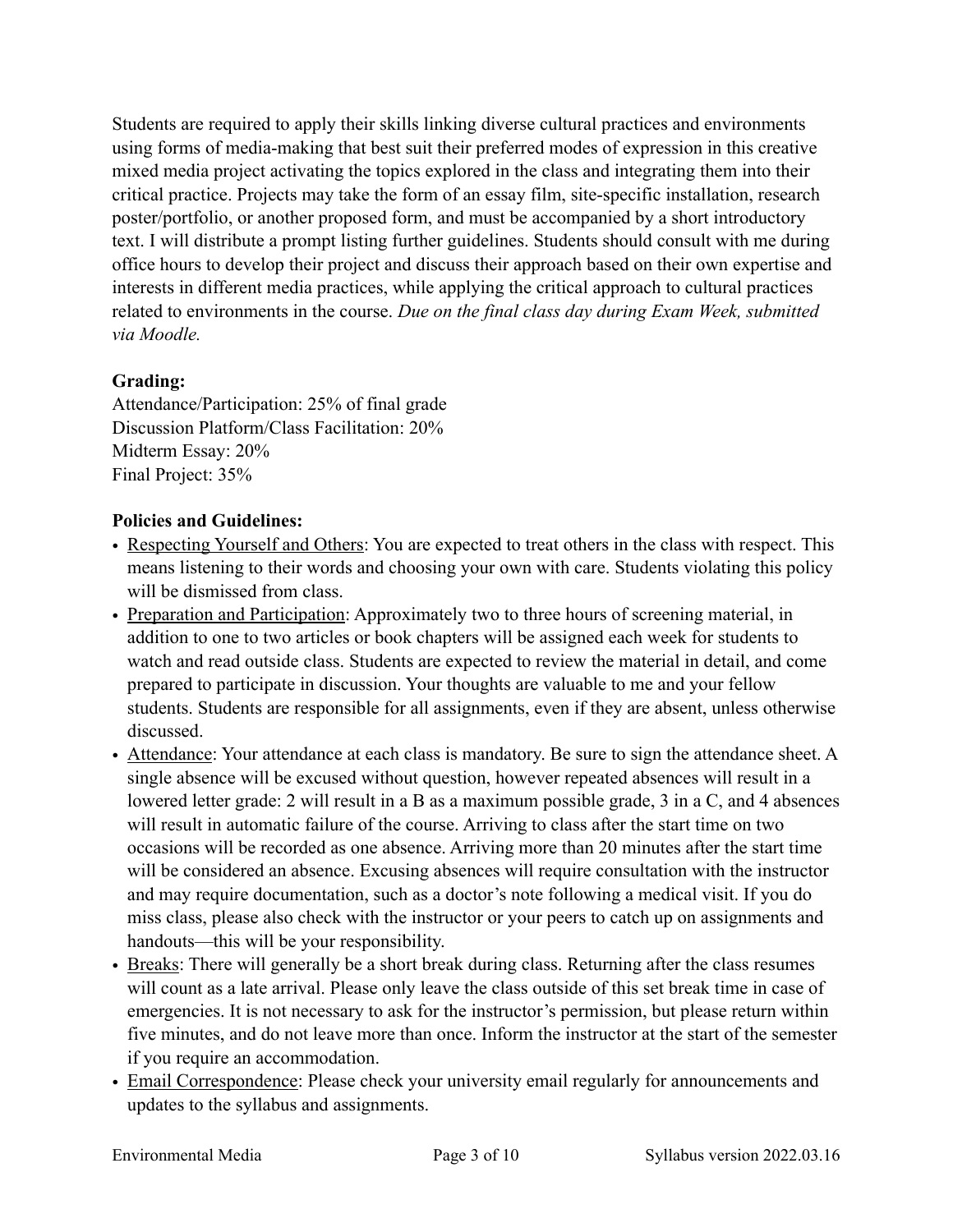- Moodle: Moodle will be an important resource for this class, and students should check it regularly for announcements.
- Instructor Delay: In rare instances, the instructor may be delayed arriving to class due to an emergency. If the instructor has not arrived by the time class is scheduled to start, students must wait a minimum of thirty minutes for the instructor's arrival before leaving. In the event that the instructor will miss class entirely, students will be contacted in advance via email or a sign will be posted at the classroom.
- Food and Drinks: The Center for Media, Film, and Theatre facilities have strict rules regarding food and drink due to the sensitivity of technology. You may eat a snack outside the building during the break, though please note there will not be time to run and purchase a snack outside the classroom building during break. Please prepare accordingly. Students violating this policy will be dismissed from class.
- Classroom Technology: Please bring a notebook and pen or pencil to class. Laptops, tablets, and mobile phones are not to be used once class has begun. Laptops or tablets may be used during class presentations.
- Notes on Zoom Usage in Case of Virtual Sessions:
	- Remain engaged during lectures and discussions conducted via the Zoom video chat platform, and keep your webcam on as much as your situation permits.
	- When attending class via Zoom, please do your best to contribute to a positive and accepting learning environment. As much as possible, create a dedicated space for class time, with ample light. Find a comfortable position and physical posture, feel free to use a virtual background, and use your own best judgment regarding attire, etc.
	- Be prepared to take notes, whether using a desktop app or a notebook and pen/pencil.
	- Do not become distracted by other desktop windows or electronic devices. Please keep mobile phones in a separate location or ensure they are turned off.
	- Please adjust how your name displays on the Zoom interface to reflect how you would like to be addressed (including for example your preferred pronouns).
	- Keep track of your Zoom meeting links and passwords. It's helpful to store links in a calendar application with each class or meeting entered into the correct day/time.
	- If you encounter any issues with internet connectivity or computer performance, please quit any unnecessary applications or temporarily mute your webcam.
	- Please contact the instructor if you have any issues regarding access to the internet or a reliable computer in order to find a solution in coordination with Campus Technology Services (CTS):<https://www.purchase.edu/offices/cts/>
	- If any difficulties arise, don't hesitate to inform the instructor in order to discuss potential accommodations. We'll figure it out together.

# **Academic Integrity Policy:**

The Purchase College academic integrity policy explicitly forbids cheating, plagiarism, and other forms of academic dishonesty. Plagiarism is the appropriation or imitation of the language, ideas, and/or thoughts of another person and the representation of them as one's own original work. Students are responsible for familiarizing themselves with the definition of plagiarism and the acceptable methods of attribution. These are serious matters and you need to be aware of what is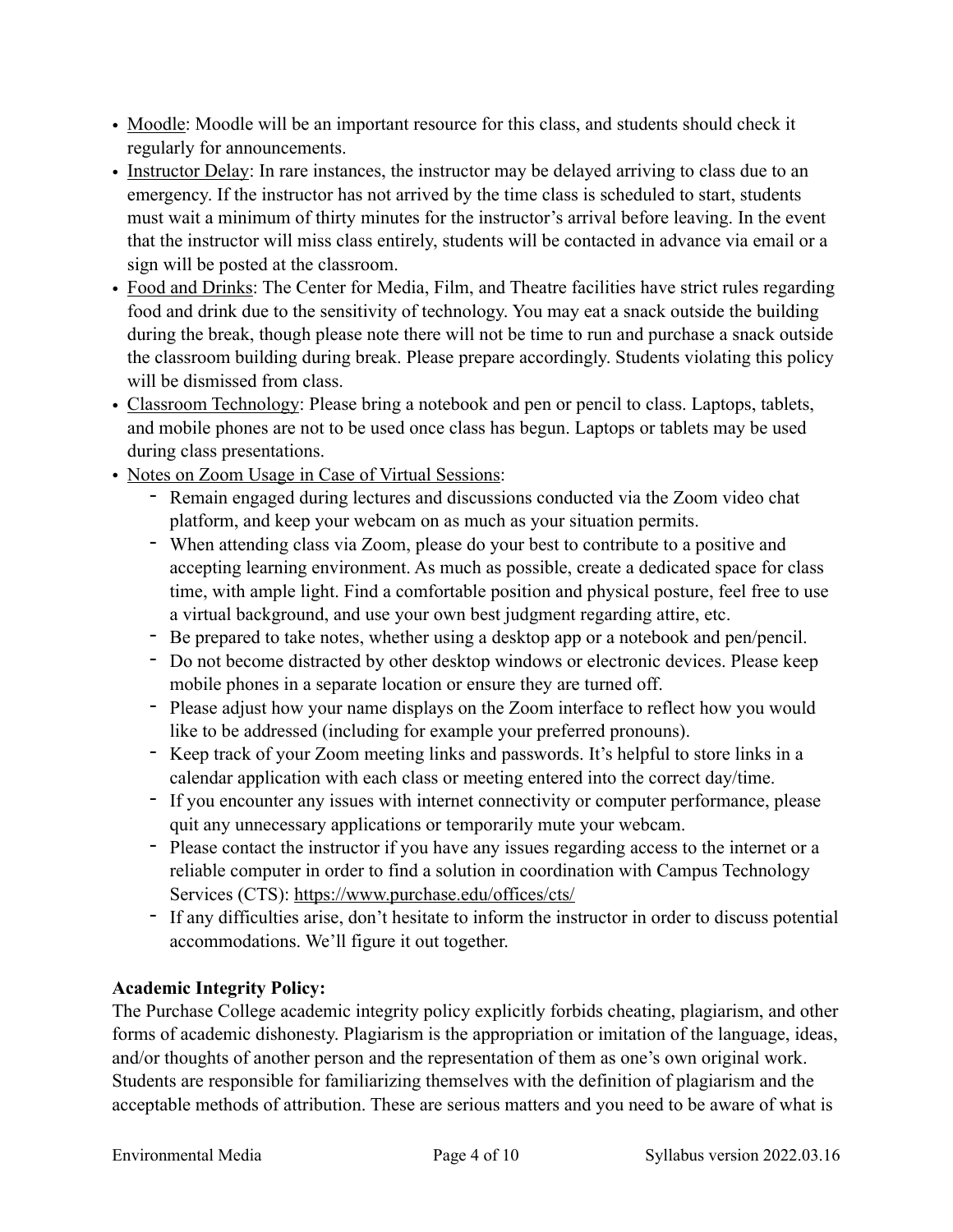and is not permissible. See [https://www.purchase.edu/offices/community-standards/student-code](https://www.purchase.edu/offices/community-standards/student-code-of-conduct/section-a-academic-integrity/index.php)[of-conduct/section-a-academic-integrity/index.php](https://www.purchase.edu/offices/community-standards/student-code-of-conduct/section-a-academic-integrity/index.php) and related links for more information.

## **Tutoring Support:**

All students at Purchase College can take advantage of tutoring services in the Learning Center. These are free peer-to-peer tutoring sessions in a variety of subjects and in writing across the disciplines. I encourage you to take advantage of this service to help you excel in this class, as well as your other courses. Please visit the Learning Center website for more information: [https://www.purchase.edu/offices/learning-center/.](https://www.purchase.edu/offices/learning-center/)

## **Community Health During COVID-19:**

To ensure that each of us has a healthy and safe learning experience, all students are required to remain informed and follow Purchase College Policy and/or any departmental, local, state, or federal laws, rules, or regulations for attending classes on campus and in a remote learning environment. Within courses that involve in-person contact, all students, faculty members, staff, and visitors are required to adhere to the expectations outlined on the College's COVID-19 website ([https://www.purchase.edu/covid-19-updates-and-plans/\)](https://www.purchase.edu/covid-19-updates-and-plans/). Failure to comply with requirements (e.g. wearing masks, maintaining social distancing where applicable) will result in the request to leave the classroom for that in-person class session. Students may also be referred to the Office of Community Standards [\(https://www.purchase.edu/offices/community](https://www.purchase.edu/offices/community-standards/)[standards/\)](https://www.purchase.edu/offices/community-standards/). Do not enter campus buildings if you test positive for or are experiencing any symptoms of COVID-19. Contact your faculty and Health Services ([https://www.purchase.edu/](https://www.purchase.edu/offices/health-services/index.php) [offices/health-services/index.php\)](https://www.purchase.edu/offices/health-services/index.php) if you need to miss class because of COVID-19 symptoms or a positive COVID-19 test result. The conservatory/school will address on a case by case basis student absences due to COVID-19, while awaiting test results, or during quarantine.

#### **Accessibility:**

It is my goal that this class be an accessible and welcoming experience for all students, including those with disabilities. You are welcome to talk to me at any point in the semester about course design concerns, but it is always best if we can talk as soon as possible about the need for any modifications. The Office of Disability Resources collaborates directly with students who identify documented disabilities to create accommodation plans, including testing accommodations, in order for students to access course content and validly demonstrate learning. For those students who may require accommodations, please call or email the Office of Disability Resources, (914) 251-6035, odr@purchase.edu, [www.purchase.edu/odr.](http://www.purchase.edu/odr)

#### **Counseling:**

Help is available at the Counseling Center on campus for difficulties with emotional wellbeing and psychological functioning. If distress is interfering in relationships, academics, work, or daily life, confidential support can be had right away. Contact the Counseling Center at (914) 251-6390 or [COU.counseling.center@purchase.edu](mailto:COU.counseling.center@purchase.edu) on M-F, 9 AM -5 PM. The Counseling Center's website lists after hours emergency resources for mental health crises, sexual assault or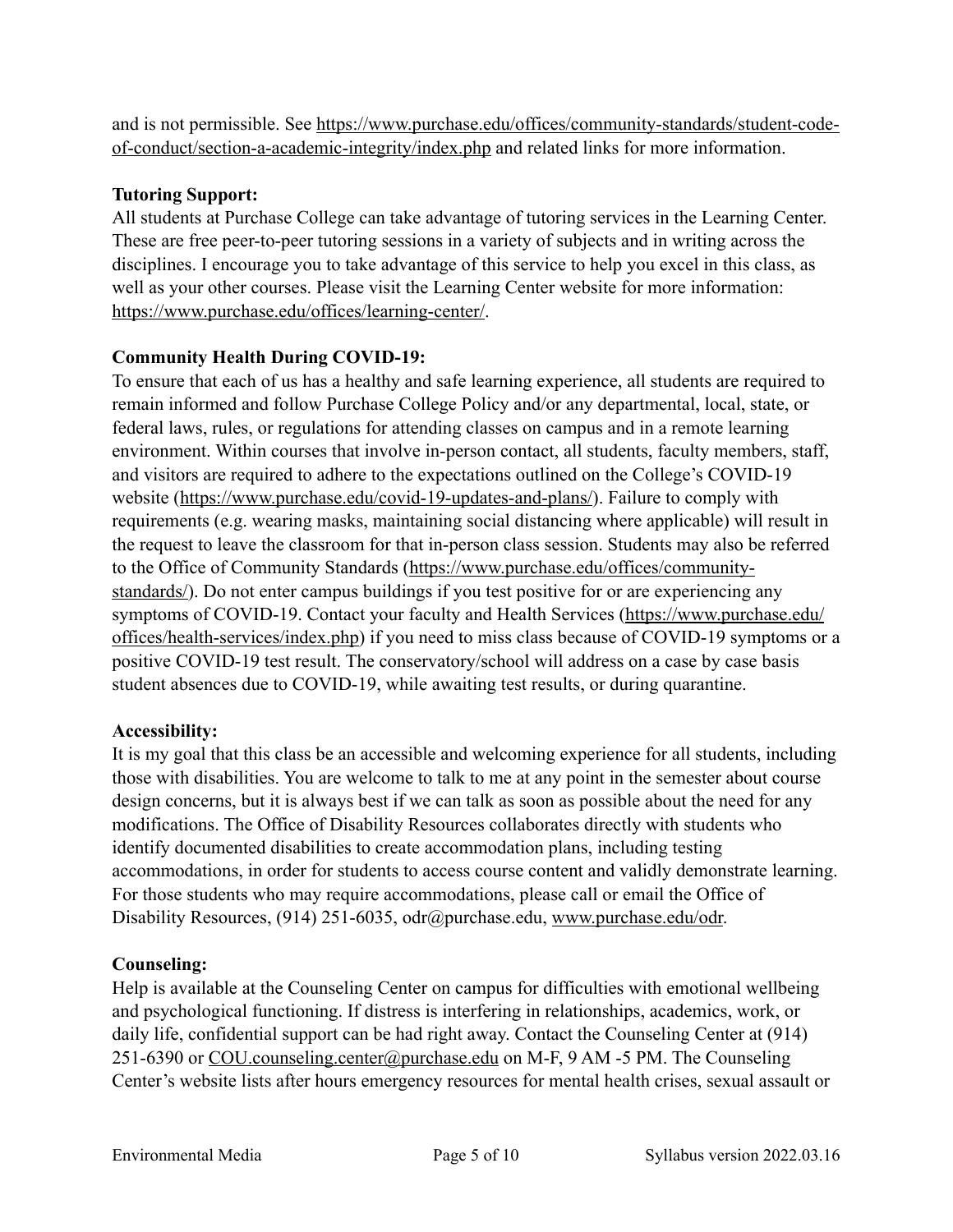interpersonal violence emergencies (Campus Advocacy Services), self-help, and additional coping resources. [https://www.purchase.edu/counseling-center.](https://www.purchase.edu/counseling-center)

#### **Religious Accommodations:**

If you require academic accommodations for a religious observance, please speak with me as soon as possible to consider a reasonable modification.

#### **Course Schedule:**

(Note: all readings/screenings should be completed *before* the class for which they are assigned, unless otherwise noted)

#### **Week 1 (February 1): Course Introduction / Birds**

In-class screening: *Journey to a land otherwise known* (Laura Huertas Millán, 2011, 23 min.); *Crow Requiem* (Cauleen Smith, 2015, 11 min.); *The Birdpeople* (Michael Gitlin, 2004, 61 min.).

#### **Week 2 (February 8): Landscape**

In-class screening: *small roads* (James Benning, 2011, 86 min.).

Read before class: Justine Smith, "Deconstructing Colonial Cinema with Ethnographic Fiction," *Hyperallergic* (2019); Eleana J. Kim, "Invasive Others and Significant Others: Strange Kinship and Interspecies Ethics near the Korean Demilitarized Zone," *Social Research* (2017); Lihong Liu, "Path, place, and pace in mid-Ming Suzhou landscape painting," *RES: Anthropology and Aesthetics* (2017).

Watch before class: *Birders: The Central Park Effect* (Jeffrey Kimball, 2012, 61 min.); Cauleen Smith in conversation with Tina Campt.

Recommended: Christian Cooper, Alitha Martinez, Mark Morales, "It's a Bird," *Represent!*  (2020) comic book [\(via free comiXology account\)](https://www.comixology.com/Represent-2020/comics-series/149518?ref=c2VhcmNoL2luZGV4L2Rlc2t0b3Avc2xpZGVyTGlzdC90b3BSZXN1bHRzU2xpZGVy); Bruno Latour, Ch. 1, "Crisis," *We Have Never Been Modern* (1991).

#### **Week 3 (February 15): Industry**

In-class screening: *Psychohydrography* (Peter Bo Rappmund, 2010, 63 min.).

Read before class: Stephanie Lam, "It's About Time: Slow Aesthetics in Experimental Ecocinema and Nature Cam Videos," *Slow Cinema* (2016); Julian Jason Haladyn, "Friedrich's

Wanderer: Paradox of the Modern Subject," *RACAR* (2016); Heather Anne Swanson,

"Anthropocene as Political Geology: Current Debates over how to Tell Time," *Science as Culture* (2016).

Watch before class: *Water and Power* (Pat O'Neill, 1989, 55 min.); *Three Landscapes* (Peter Hutton, 2013, 49 min.).

Recommended: David Harvey, *A Companion to Marx's Capital* (2010) excerpts; Nina Power, "Mountain and Fog: Kant and the Nazi sublime," *Cabinet* (2007); *The Holy Mountain* ("Der heilige Berg," Arnold Fanck, 1926, 107 min.).

**\* Class Facilitation today (students will volunteer via a sign-up process).**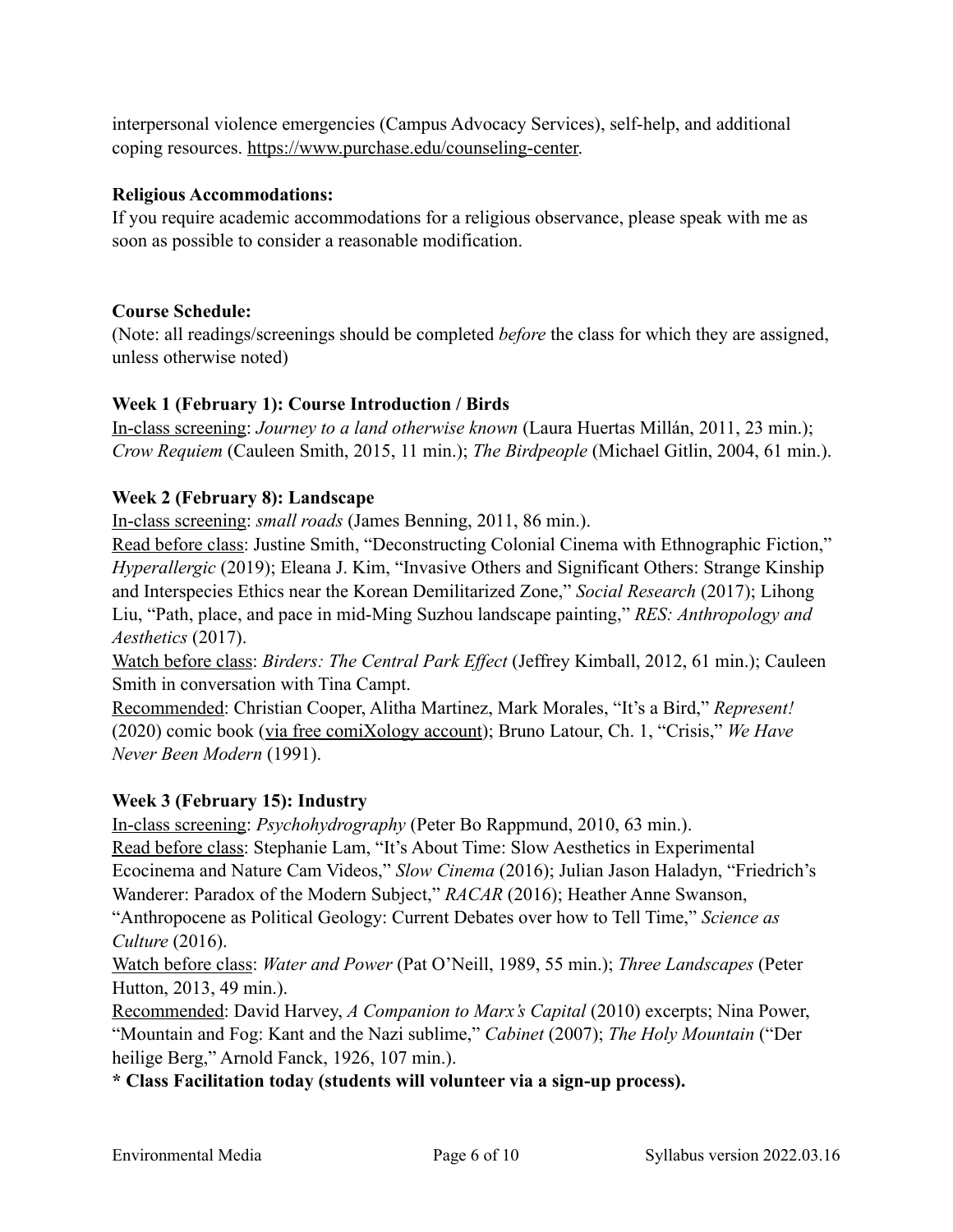## *Optional:* **Cenote** *(Kaori Oda, 2019, 75 min.) screening in Cinema Studies Screening Series on Thursday, February 17, 7 PM, CMFT 0065*

### **Week 4 (February 22): Land Back (Guest Lecture: Prof. Paula Halperin)**

In-class screening: *The Pearl Button* (Patricio Guzmán, 2014, 82 min.).

Read before class: Carolina Pérez Dattari, "Neoliberalism was born in Chile. Now it will die there," *openDemocracy* (2022); Stephen N. Borunda, "Mapuche Cosmovision and the Cinematic Voyage: An Interview with Filmmaker Francisco Huichaqueo Pérez," *Media+Environment*  (2019); Macarena Gómez-Barris, *The Extractive Zone: Social Ecologies and Decolonial Perspectives* (2017) excerpts.

Watch before class: *Mencer: Ni Pewma* (Francisco Huichaqueo Pérez, 2011, 32 min.); *Democracy Now!* Standing Rock broadcast; *Dislocation Blues* (Sky Hopinka, 2017, 17 min.). *Topophilia* (Peter Bo Rappmund, 2015, 62 min.).

Recommended: A. Haroon Akram-Lodhi, "Land, Markets and Neoliberal Enclosure: An Agrarian Political Economy Perspective," *Third World Quarterly* (2007); *Cenote* (Kaori Oda, 2019, 75 min.); Aiko Masubuchi, "Toward a Common Tenderness: An Interview with Kaori Oda," *MUBI Notebook* (2020).

**\* Class Facilitation today (students will volunteer via a sign-up process).**

**\* Discussion Platform: First post due today (300 words, Tuesday, 9 AM), response post within two days (100 words, Thursday, 9 AM).**

**\* Guidelines for Midterm Essay distributed today**

# **Week 5 (March 1): Deindustrialization**

In-class screening: *Struggles in Steel: A Story of African-American Steelworkers* (Ray Henderson and Tony Buba, 1996, 58 min.); *Distressed* (Liz Magic Laser, 2009, 10 min.); *LaToya Ruby Frazier Takes on Levi's* (LaToya Ruby Frazier and Liz Magic Laser, 2011, 7 min.). Read before class: Rob Nixon, *Slow Violence and the Environmentalism of the Poor* (2011) excerpt; LaToya Ruby Frazier and Tony Buba, *Inheritance: Documentary Work on Braddock, Pennsylvania 1974-2012* (2012); LaToya Ruby Frazier, *The Notion of Family* (2014); Wendy Cheng, "'New Topographics': Locating Epistemological Concerns in the American Landscape," *American Quarterly* (2011).

Watch before class: *Lighting Over Braddock* (Tony Buba, 1988, 79 min.).

Recommended: *Braddock Chronicles* (Tony Buba, 1972-85, 106 min.).

**\* Class Facilitation today (students will volunteer via a sign-up process).**

**\* Schedule meetings with instructor this week to discuss Midterm Essay: [https://](https://calendly.com/joelnanderson/)**

**[calendly.com/joelnanderson/](https://calendly.com/joelnanderson/)**

# **Week 6 (March 8): Neoliberal Enclosure & Seeds**

In-class screening: *Save the Farm* (Michael Kuehnert, 2006, 31 min.). Read before class: Eve Tuck and K. Wayne Yang, "Decolonization is not a metaphor," *Decolonization: Indigeneity, Education & Society* (2012); Tim Cresswell, *Place: A Short Introduction* (2004) excerpts; Elaine Gan, "Seed Vault: Freezing Life for Doomsday," *Elemental: An Arts and Ecology Reader* (2016); Louis Bockner, "On Tyendinaga Mohawk Territory, the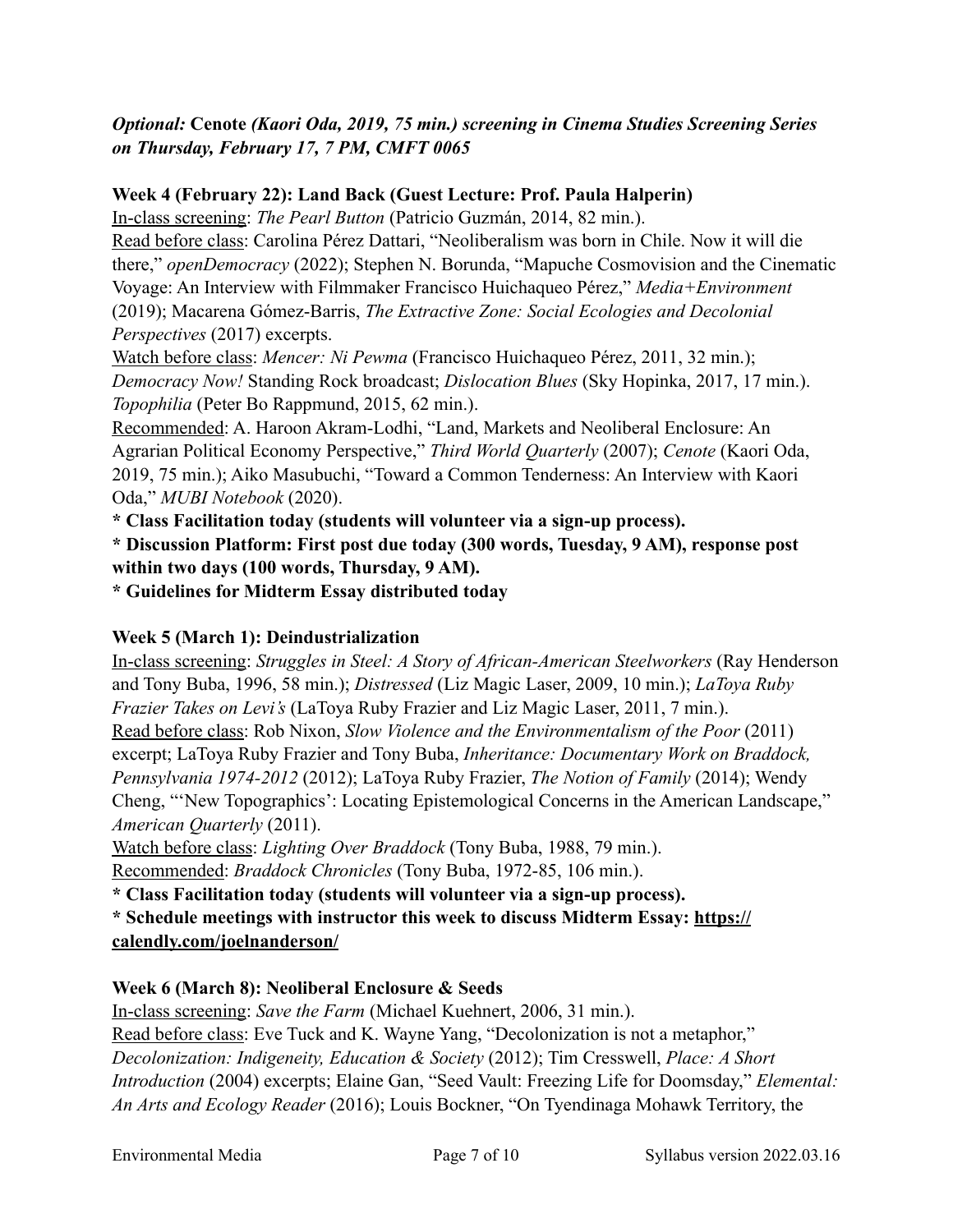Kenhté:ke Seed Sanctuary preserves not just plants, but culture and language, too," *The Narwhal*  (2022).

Watch before class: *Seeds of Time* (Sandy McLeod, 2014, 78 min.).

Recommended: *The Garden* (Scott Hamilton Kennedy, 2008, 81 min.).

**\* Discussion Platform: First post due today (300 words, Tuesday, 9 AM), response post within two days (100 words, Thursday, 9 AM).**

**\* Class Facilitation today (students will volunteer via a sign-up process).**

# **Week 7 (March 15): Soil**

In-class screening: *Behemoth* (Zhao Liang, 2015, 88 min.).

Read before class: Lydia Jennings, "Reclaiming Mining Lands in Southern Arizona: A Scientific and Policy Inquiry towards Resiliency" (2020) dissertation (excerpts); Zoran Lee Pecic,

"Haunting China: Ecopoetics of Zhao Liang's Behemoth," *Asian Cinema* (2020).

Watch/listen before class: *Run to Be Visible* (Devin Whetstone and Jordan Marie Daniel, 2021, 19 min.); *THIS LAND* (Chelsea Jolly and Whit Hassett, 2020, 11 min.); *The Runners* (Matan Rochlitz and Ivo Gormley, 2014, 11 min.); "Lydia Jennings," episode 12, *The Grounded Podcast with Dinée Dorame* (2021).

Recommended: "Jordan Marie Daniel," episode 1, *The Grounded Podcast with Dinée Dorame*  (2021); "Faith E. Briggs," episode 7, *The Grounded Podcast with Dinée Dorame* (2021); *THIS LAND* (2020) education resources; David Treuer, "Return the National Parks to the Tribes, *The Atlantic* (2021); Nicholas Mirzoeff, "It's Not the Anthropocene, It's the White Supremacy Scene; or, The Geological Color Line," *After Extinction* (2018).

**\* Class Facilitation today (students will volunteer via a sign-up process).**

# **Week 8 (March 22): Forest (campus field trip)**

Read before class: Jane Bennet, "The Force of Things: Steps toward an Ecology of Matter," *Political Theory* (2004); Anna Tsing, "Arts of Inclusion, or, How to Love a Mushroom," *Australian Humanities Review* (2011); Elaine Gan and Anna Tsing, "How Things Hold: A Diagram of Coordination in a Satoyama Forest," *Social Analysis* (2018).

Watch before class: *Imported* (Kevin Jerome Everson, 1999, 5 min.); *Crossroads* (Bruce Conner, 1976, 37 min.); *Looking for Mushrooms* (Bruce Conner, 1959-67/1996, 14 min.); *End of the Season* (Jason Evans, 2021, 13 min.).

Recommended: *The Radiant* (The Otolith Group, 2012, 65 min.).

**\* Class Facilitation today (students will volunteer via a sign-up process).**

- \* **Midterm Essays due today via Moodle.**
- **\* Guidelines for Final Project assignment distributed today.**

# **Week 9 (March 29): Land Art**

In-class screening: *Spiral Jetty* (Robert Smithson, 1970, 35 min.); *Sojourner* (Cauleen Smith, 2018, 22 min.).

Read before class: LaToya Ruby Frazier, "Lost and Found: A Pilgrimage to the Desert Shrine of Noah Purifoy," *The New York Times* (2016); Richard Cándida Smith, "Learning from Watts Towers: Assemblage and Community-Based Art in California," *Oral History* (2009); *Monuments*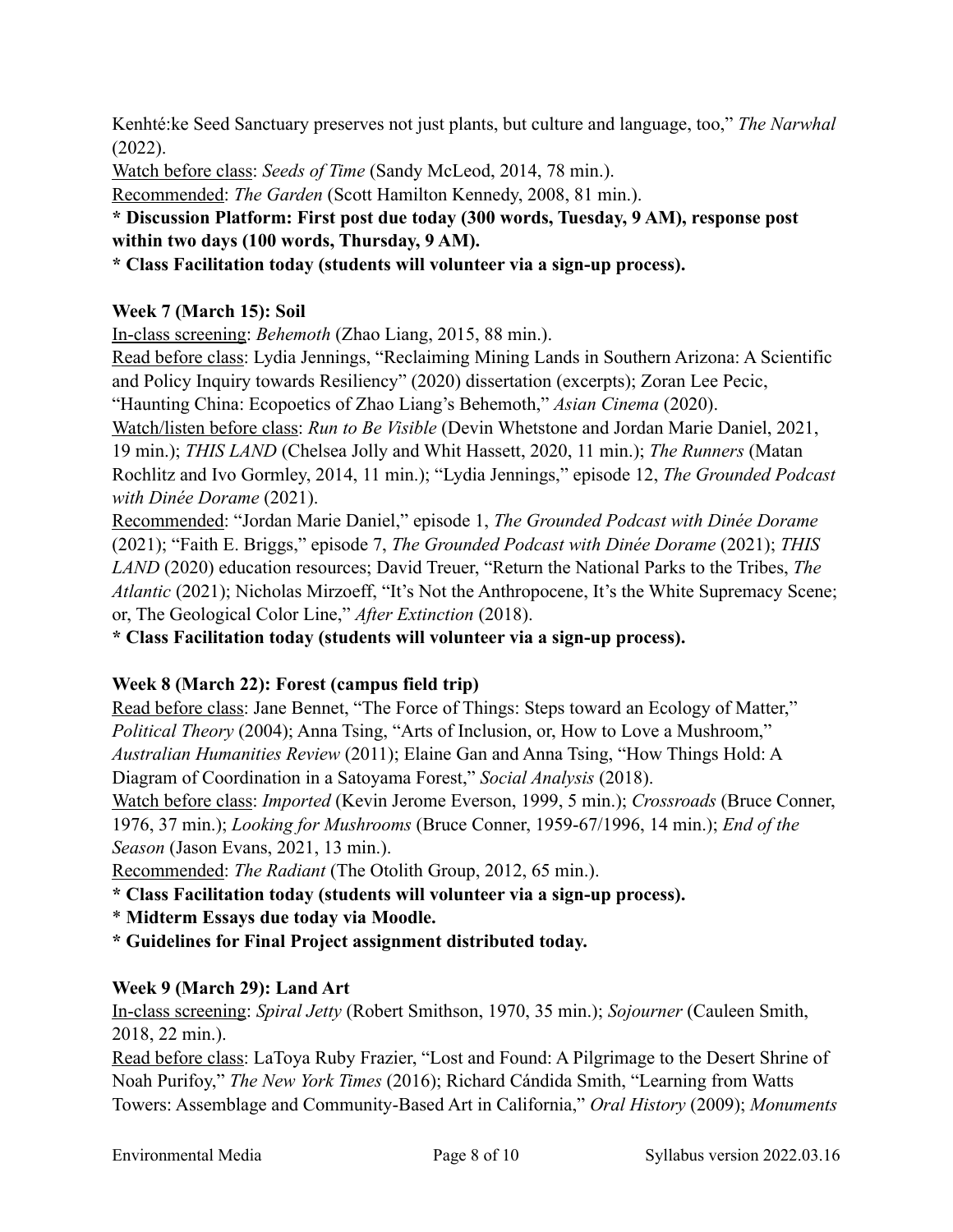*to an Effigy* (Alexandria Smith, 2019) exhibition brochure and resource guide; Purchase campus research materials; K. Wayne Yang, "Sustainability as Plantation Logic, Or, Who Plots an Architecture of Freedom?," *e-flux* (2020).

Watch before class: *Leaning Into The Wind* (Thomas Riedelsheimer, 2018, 98 min.). Recommended: Claire Bishop, "Antagonism and Relational Aesthetics," *October* (2004); *Troublemakers: The Story of Land Art* (James Crump, 2015, 71 min.); Ryan Conrath, "Space Race: Cauleen Smith's Cinematic Errantry," *Feminist Media Histories* (2021); Kameelah Janan Rasheed, "In Pursuit of Freedom: Public Art at Abolitionist Place" (2022).

**\* Class Facilitation today (students will volunteer via a sign-up process).**

**\* Discussion Platform: First post due today (300 words, Tuesday, 9 AM), response post within two days (100 words, Thursday, 9 AM).**

**\* Schedule meetings with Learning Assistant this week to discuss Final Project: [https://](https://calendly.com/lucasneufeld/) [calendly.com/lucasneufeld/](https://calendly.com/lucasneufeld/)**

# **Week 10 (April 5): Climate**

In-class screening: *The Hottest August* (Brett Story, 2019, 96 min.).

Read before class: Achille Mbembe, *Necropolitics* (2019) excerpts; Julia Adeney Thomas, "Confronting Climate Change: The Uneasy Alliance of Scientists and Nonscientists in a Neoliberal World," *Environmental History* (2017); Denis Wood, "Counter-Mapping and the Death of Cartography," Ch. 5, *Rethinking the Power of Maps* (2010).

Watch/play before class: *The Unchained Goddess* (Frank Capra, 1958, 55 min.); *Songs for Earth and Folk* (Cauleen Smith & The Eternals, 2013); Whose Land app and web browser map; Geoguessr app and web browser game.

Recommended: Alexis Pauline Gumbs, "Songs for Earth and Folk" by Cauleen Smith introduction," *Vdrome* (2013); *Vapor Trail (Clark)* (John Gianvito, 2020, 264 min.); *Wake (Subic)* (John Gianvito, 2015, 277 min.); *Minamata: The Victims and their World* (Noriaki Tsuchimoto, 1971, 125 min.).

**\* Class Facilitation today (students will volunteer via a sign-up process). \* Schedule meetings with instructor this week to discuss Final Project: [https://](https://calendly.com/joelnanderson/) [calendly.com/joelnanderson/](https://calendly.com/joelnanderson/)**

**Week 11 (April 12): No class (Spring holiday)** 

# **Week 12 (April 19): Final Project Workshop Groups / Video**

In-class screening: Video art samples.

Read before class: Paul Ryan, *Video Mind, Earth Mind: Art, Communications and Ecology* (1993) excerpts; Sandra Jeppesen, Understanding Alternative Media Power: Mapping Content & Practice to Theory, Ideology, and Political Action, *Democratic Communiqué* (2016); Fred Turner, *From Counterculture to Cyberculture: Stewart Brand, the Whole Earth Network, and the Rise of Digital Utopianism* (2006) excerpts.

Watch before class: *TVTV: Video Revolutionaries* (Paul Goldsmith, 2018, 83 min.); Recommended: *Radical Software* (1970-74) magazine articles.

**\* Class Facilitation today (students will volunteer via a sign-up process).**